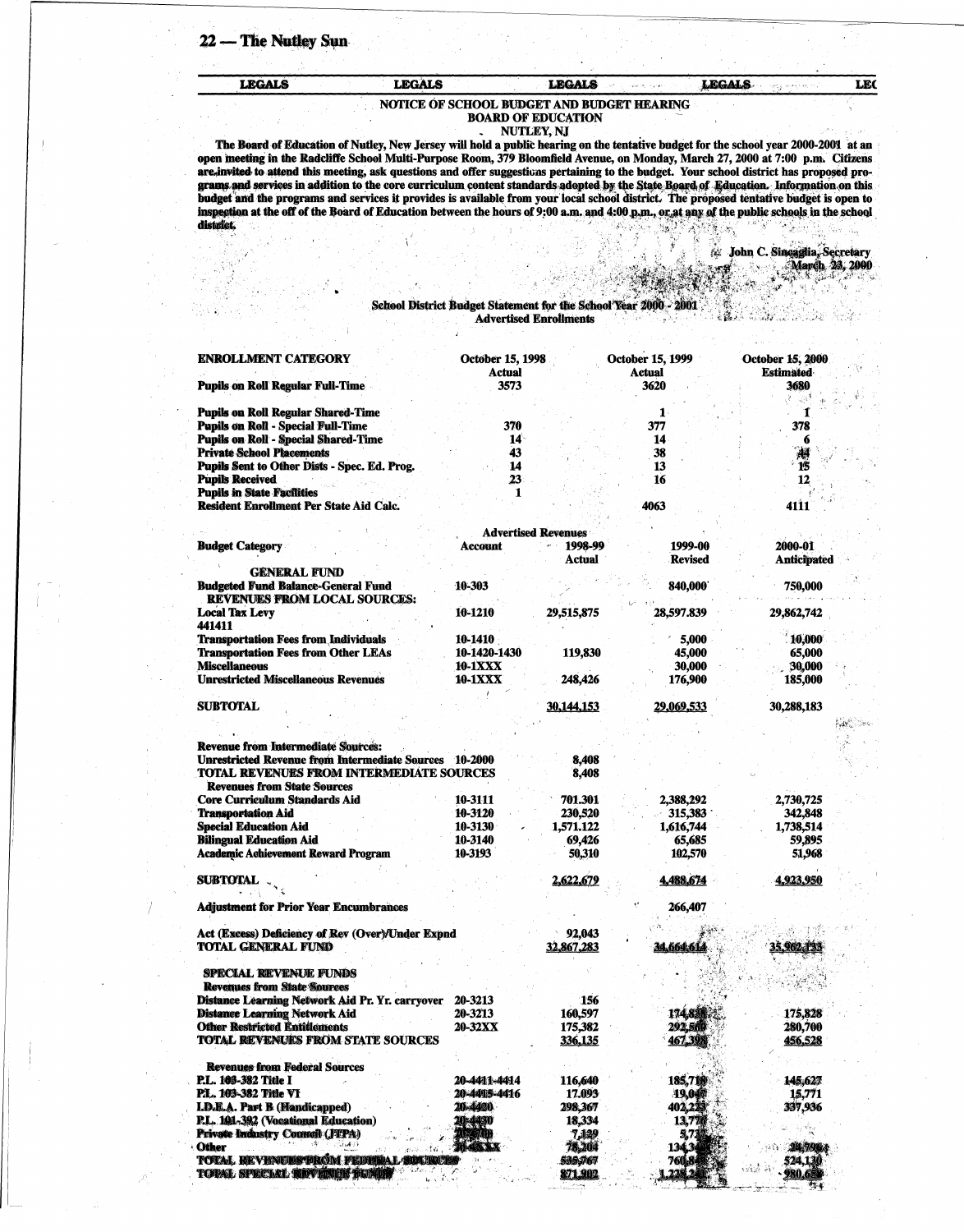| LDCALS<br><b>ALS</b><br><b>DERT SERVICE</b>                                                      | legals                                  | برایت به ب                   | LEGALS                  | LEGALS                  |
|--------------------------------------------------------------------------------------------------|-----------------------------------------|------------------------------|-------------------------|-------------------------|
| <b>Revenues from Local Sources:</b>                                                              |                                         |                              |                         |                         |
| <b>Logal This Levy</b>                                                                           | 40-1210                                 | 158,864                      | <b>160,014</b>          | 1523210                 |
| <b>TOTAL REVENUES FROM LOCAL SOURCES</b>                                                         |                                         | 158,864                      | 160.014                 | 152.211                 |
| Revenues from State Sources:<br>Debt Service 3 id Type II                                        | 40-3160                                 | 19,691                       | 12,532                  | 114,098                 |
|                                                                                                  |                                         |                              |                         |                         |
| <b>TOTAL LOCAL DEBT SERVICE</b>                                                                  |                                         | 178.555                      | 172,546                 | 166,308                 |
| <b>TOTAL DEBT SERVICE FUND</b>                                                                   |                                         | 178,555                      | 172,546                 | 166,308                 |
| TOTAL REVENUES/SOURCE                                                                            |                                         | 33.914.740                   | 6,065,401               | 37,109,099              |
|                                                                                                  | <b>ADVERTISED APPROPRIATIONS</b>        |                              |                         |                         |
| <b>Budget Category,</b>                                                                          | <b>Account</b>                          | 1998-99                      | 1999-710                | 2000-018                |
| <b>THE TIME AS</b>                                                                               |                                         | <b>Expenditures</b>          | Rev. Approp.            | Appropriations          |
| <b>GENERAL CURRENT EXPENSE</b>                                                                   |                                         |                              |                         |                         |
| <b>Regular Programs - Instruction</b><br>Special Education - Instruction                         | 11-1XX-100-XXX<br><b>11-2XX-100-XXX</b> | 14,230,398<br>1,277,811      | 14,905,844<br>1,405,667 | 15,545,887<br>1,499,348 |
| <b>Basic Skills/Remedial - Instruction</b>                                                       | 11-230-100-XX                           | 340,136                      | 329,565                 | 343,105                 |
| <b>Bilingual Education - Instruction</b>                                                         | 11-240-100-XXX                          | 152,876                      | 158,446                 | 166,008                 |
| School-Spon. Cocurricular Activities-Instruction                                                 | 11-401-100-XXX                          | 122,455                      | 126,100                 | 132,371                 |
| <b>School Sponsored Athletics - Instruction</b>                                                  | 11-402-100-XXX                          | 516,720                      | 649,988                 | 655,365                 |
| <b>Community Services Programs/Operations</b><br><b>Undistributed Expenditures:</b>              | 11-800-330-XXX                          | 2,327                        | 3,500                   | 3,500                   |
| <b>Instruction</b>                                                                               | 11-000-100-XXX                          | 1,663,639                    | 1,782,121               | 1,811,286               |
| <b>Health Services</b>                                                                           | 11-000-213-XXX                          | 536,151                      | 565,431                 | 509,057                 |
| Other Supp Serv-Stds-Related & Extraordinary                                                     | 11-000-216, 217                         | 238,957                      | 243,312                 | 276,882                 |
| Other Support Services-Students-Regular                                                          | 11-000-218-XXX                          | 739,285                      | 848,668                 | 889,459                 |
| <b>Other Support Services-Students-Special</b>                                                   | 11-000-219-XXX                          | 605,214                      | 631,512                 | 586,397                 |
| <b>Improvement of Instructional Services</b><br><b>Educational Media Services-School Library</b> | 11-000-221-XXX<br>11-000-222-XXX        | 289,879<br>702,397           | 293,435<br>779,150      | 351,512<br>795,232      |
| <b>Instructional Staff Training Services</b>                                                     | <b>11-000-223-XXX</b>                   | 31,256                       | 41,650                  | 43,800                  |
| <b>Support Services - General Administration</b>                                                 | 11-000-230-XXX                          | 708,391                      | 768,443                 | 788,005                 |
| <b>Support Services- School Administration</b>                                                   | 11-000-240-XXX                          | 1,963,728                    | 2,036,109               | 2,087,004               |
| <b>Operation and Maintenance of Plant Services</b>                                               | 11-000-26X-XXX                          | 3,142,134                    | 3,369,481               | 3,489,171               |
| <b>Student Transportation Services</b><br>43<br><b>Business and Other Support Services</b>       | 11-000-270-XXX<br>11-000-290-XXX        | 990,996<br>725,481           | 912,254<br>762,546      | 969,884<br>769,433      |
| <b>Personal Services - Employee Benefits -</b>                                                   | 11-XXX-XXX-2XX                          | 3,161,873                    | 3,331,717               | 3,796,314               |
| <b>Food Services</b>                                                                             | 11-000-310-XXX                          | 172,259                      | 202,000                 | 192,000                 |
| <b>Total Undistributed Expenditures</b>                                                          |                                         | 15,671,640                   | 16,567,829              | 17,355,436              |
| <b>TOTAL GENERAL CURRENT EXPENSE</b>                                                             |                                         | 32,314,363                   | <u>34,146,939 </u>      | 35,701,020              |
| <b>CAPITAL OUTLAY</b>                                                                            |                                         |                              |                         |                         |
| <b>Equipment</b>                                                                                 | 12-XXX-XXX-73X                          | 266,716                      | 168,412                 | 125,990                 |
| <b>Facilities Acquisition and Construction Services</b>                                          | 12-000-4XX-XXX                          | 250,868                      | 316,264                 | 95,140                  |
| <b>TOTAL CAPITAL OUTLAY</b>                                                                      |                                         | 517,584                      | 484,676                 | 221,130                 |
| <b>SPECIAL SCHOOLS</b>                                                                           |                                         |                              |                         |                         |
| Instruction<br><b>Summer School:</b>                                                             | 13-422-100-XXX                          | 20,416                       | 23,000                  | 23,000                  |
| <b>Support Services</b>                                                                          | 13-422-200-XXX                          | 3,360                        | 3,360                   | 3,425                   |
| <b>Total Summer School</b>                                                                       |                                         | 23,776                       | 26,360                  | 26,425                  |
| <b>TOTAL SPECIAL SCHOOLS</b>                                                                     |                                         | 23,776                       | 26,360                  | 26,425                  |
| <b>Transfer of Funds to Charter Schools</b>                                                      | 10-000-100-56X                          | 11,560                       | 6,639                   | 13,558                  |
| <b>GENERAL FUND GRAND TOTAL</b><br><b>SPECIAL REVENUE FUNDS</b>                                  |                                         | 32,867,283                   | <u>34,664,614</u>       | 35,962,133              |
| <b>Support Services</b>                                                                          | <b>20-213-200-XXX</b>                   | 67,954                       | 61,798                  | 38,199                  |
| <b>Distance Learning Network Aid:</b>                                                            |                                         |                              |                         |                         |
| <b>Facilities Acquisition and Construction Services</b>                                          | 20-213-400-XXX                          | 92,725                       | 112,998                 | 137,629                 |
| <b>Contribution to Charter Schools</b>                                                           |                                         | 74                           | 42                      |                         |
| TOTAL DISTANCE LEARNING NETWORK AID                                                              |                                         | 160,753                      | 174,83                  | 175,828                 |
| <b>Other State Projects:</b><br><b>Nonpublic Textbooks</b>                                       | 20-XXX-XXX-XXX                          | 20,440                       | 30,199                  | 30,199                  |
| <b>Nonpublic Auxiliary Services</b>                                                              | 20-XXX-XXX-XXX                          | 56,265                       | 105,469                 | 105,469                 |
| <b>Nonpublic Handicapped Services</b>                                                            | 20-XXX-XXX-XXX                          | 61,025                       | 81,236                  | 81,236                  |
| <b>Nonpublic Nursing Services</b>                                                                | 20-XXX-XXX-XXX                          | 28,532                       | 36,796                  | 36,796                  |
| <b>Other Special Projects</b>                                                                    | 20-XXX-XXX-XXX                          | 9,120                        | 38,860                  | ŧΙ<br>27,000            |
| <b>Total State Projects</b><br><b>Federal Projects.</b>                                          |                                         | 336,135                      | 467,398                 | <u>456,528</u><br>退     |
| <b>P.L. 103-382 Title L</b>                                                                      | 20-XXX-XXX-XXX                          | 116,640                      | 185,718                 | ч<br>145,627            |
| <b>P.L. 103-382 Title VI</b>                                                                     | <b>20-XXX-XXX-XXX</b>                   | 17,093                       | 19,047                  | 4<br>15,771             |
| I.D.E.A. Part B. (Handicapped)                                                                   | 20-XXX-XXX-XXX                          | 298.367                      | 402,233                 | 337,936                 |
| P.L. 101-392 (Vocational Education)                                                              | 20-XXX-XXX-XXX                          | 18,334                       | 13,776                  | ij,                     |
| Private Industry Council (JTPA)                                                                  | 20-XXX-XXX-XXX                          | 7,129                        | 5,737                   | R                       |
| <b>Other Special Projects</b><br><b>Total Federal Profects</b>                                   | 20-XXX-XXX-XXX                          | 78,204<br>4535,767           | 134,342<br>760,843      | N<br>524,130            |
| <b>TOTAL SPECIAL REVENUE FUNDS</b>                                                               |                                         | 871,902                      | 1,228,241               | <u>980,658</u><br>ಇ     |
|                                                                                                  |                                         |                              |                         | З                       |
| <b>DEBT SERVICE FUNDS</b>                                                                        |                                         |                              |                         | ۴T                      |
| Debt Service - Regulate                                                                          | <b>40-7001-510-XXX</b>                  | 178,555                      | 172,546                 | 166,308<br>'n           |
| TOTAL DEBT SERVICE FUNDS.<br>Total Expenditure Appropriations                                    |                                         | 178,555<br><b>33,917,740</b> | 172,646<br>36,065,401   | 166,308<br>37,109,099   |
|                                                                                                  |                                         |                              |                         | 9.                      |

Ŧ